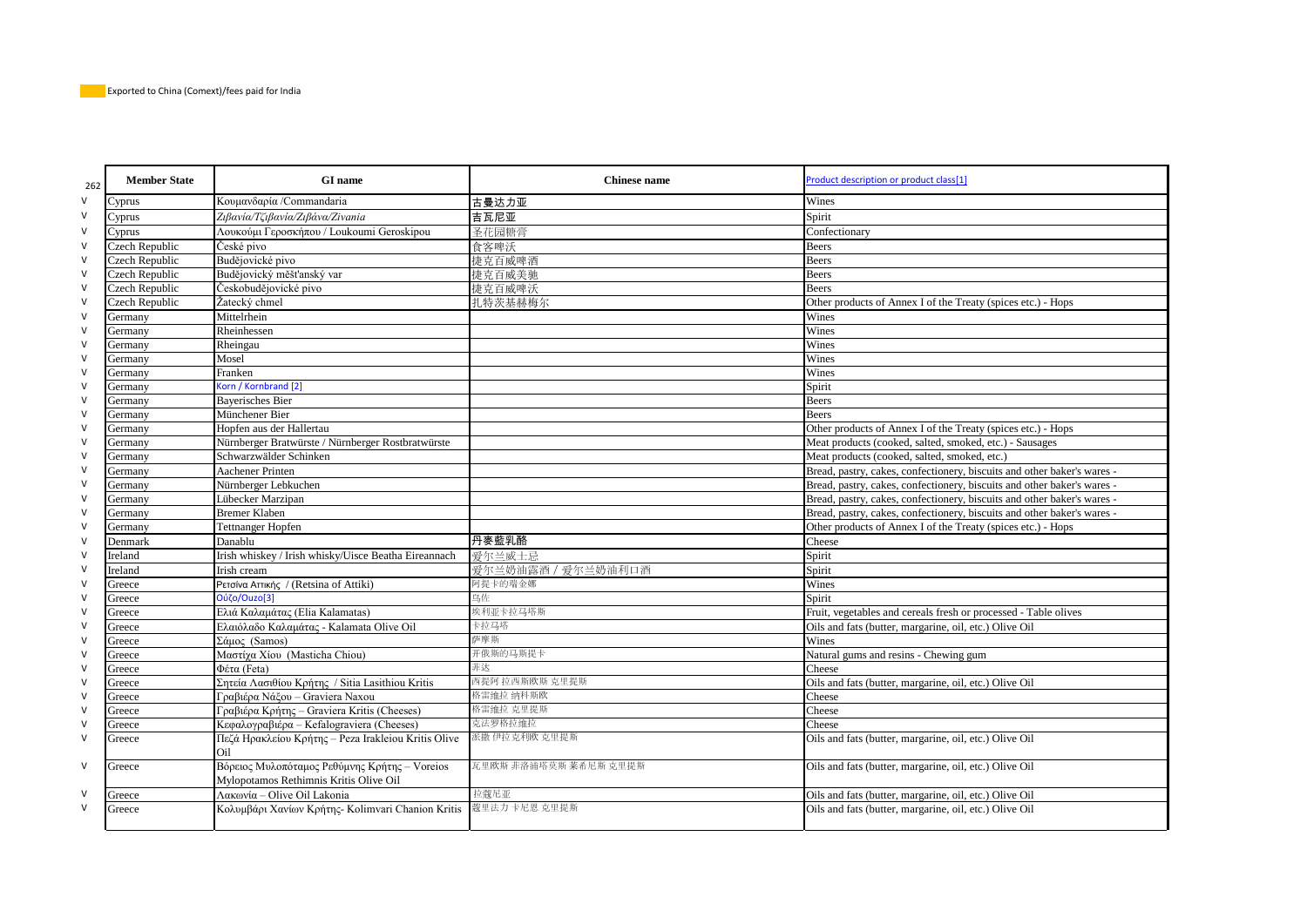| Greece<br>$\vee$ | $T\sigma$ ίπουρο - Tsipouro                              | 其普罗                             | Spirit                                                                         |
|------------------|----------------------------------------------------------|---------------------------------|--------------------------------------------------------------------------------|
| $\vee$<br>Spain  | Málaga                                                   | 马拉加                             | Wines                                                                          |
| $\vee$<br>Spain  | Rioja                                                    | 里奥哈                             | Wines                                                                          |
| $\vee$<br>Spain  | Jerez – Xérès – Sherry or Jerez or Xérès or Sherry       | 赫雷斯                             | Wines                                                                          |
| $\vee$<br>Spain  | Manzanilla - Sanlúcar de Barrameda                       | 圣卢卡尔-德-巴拉梅达                     | Wines                                                                          |
| $\vee$<br>Spain  | La Mancha                                                | 拉曼恰                             | Wines                                                                          |
| $\vee$<br>Spain  | Cava                                                     | 卡瓦                              | Wines                                                                          |
| $\vee$<br>Spain  | Navarra                                                  | 纳瓦拉                             | Wines                                                                          |
| $\vee$<br>Spain  | Valencia                                                 | 瓦伦西亚                            | Wines                                                                          |
| $\vee$<br>Spain  | Somontano                                                | 索蒙塔诺                            | Wines                                                                          |
| $\vee$<br>Spain  | Ribera del Duero                                         | 杜埃罗河岸                           | Wines                                                                          |
| $\vee$<br>Spain  | Penedés                                                  | 佩内德斯                            | Wines                                                                          |
| $\vee$<br>Spain  | Bierzo                                                   | 比埃尔索                            | Wines                                                                          |
| $\vee$<br>Spain  | Empordá                                                  | 恩波尔达                            | Wines                                                                          |
| $\vee$<br>Spain  | Priorat                                                  | 普里奥拉托                           | Wines                                                                          |
| $\vee$<br>Spain  | Rueda                                                    | 卢埃达                             | Wines                                                                          |
| $\vee$<br>Spain  | Rías Baixas                                              | 下海湾地区                           | Wines                                                                          |
| $\vee$<br>Spain  | Jumilla                                                  | 胡米亚                             | Wines                                                                          |
| $\vee$<br>Spain  | Toro                                                     | 托罗                              | Wines                                                                          |
| $\vee$<br>Spain  | Valdepeñas                                               | 瓦尔德佩涅斯                          | Wines                                                                          |
| $\vee$<br>Spain  | Cataluña                                                 | 加泰罗尼亚                           | Wines                                                                          |
| $\vee$<br>Spain  | Alicante                                                 | 阿利坎特                            | Wines                                                                          |
| $\vee$<br>Spain  | Utiel-requena                                            | 乌迭尔-雷格纳                         | Wines                                                                          |
| $\vee$<br>Spain  | Brandy de Jerez                                          | 赫雷斯白兰地                          | Spirit                                                                         |
| $\vee$<br>Spain  | Pacharán Navarro                                         | 纳瓦拉李子酒                          | Spirit                                                                         |
| $\vee$<br>Spain  | Baena                                                    | 巴埃纳                             | Oils and fats (butter, margarine, oil, etc.) Olive oil                         |
| $\vee$<br>Spain  | Sierra Mágina                                            | 马吉那山脉                           | Oils and fats (butter, margarine, oil, etc.) Olive oil                         |
| $\vee$<br>Spain  | Aceite del Baix Ebre-Montsià / Oli del Baix Ebre-Montsià | 巴伊克斯·艾布雷·蒙特西亚橄榄油                | Oils and fats (butter, margarine, oil, etc.) Olive oil                         |
| V<br>Spain       | Aceite del Bajo Aragón                                   | 下阿拉贡橄榄油                         | Oils and fats (butter, margarine, oil, etc.) Olive oil                         |
| $\vee$<br>Spain  | Antequera                                                | 安特戈拉                            | Oils and fats (butter, margarine, oil, etc.) Olive oil                         |
| $\vee$<br>Spain  | Priego de Córdoba                                        | 布列高科尔多瓦                         | Oils and fats (butter, margarine, oil, etc.) Olive oil                         |
| $\vee$<br>Spain  | Sierra de Cádiz                                          | 加迪斯山区                           | Oils and fats (butter, margarine, oil, etc.) Olive oil                         |
| $\vee$<br>Spain  | Sierra de Segura                                         | 塞古拉山区                           | Oils and fats (butter, margarine, oil, etc.) Olive oil                         |
| $\vee$<br>Spain  | Sierra de Cazorla                                        | 卡索尔拉山区                          | Oils and fats (butter, margarine, oil, etc.) Olive oil                         |
| $\vee$<br>Spain  | Siurana                                                  | 西乌拉纳                            | Oils and fats (butter, margarine, oil, etc.) Olive oil                         |
| $\vee$<br>Spain  | Aceite de Terra Alta; Oli de Terra Alta                  | 高地橄榄油                           | Oils and fats (butter, margarine, oil, etc.) Olive oil                         |
| $\vee$<br>Spain  | Les Garrigues                                            | 莱斯加里格斯                          | Oils and fats (butter, margarine, oil, etc.) Olive oil                         |
| $\vee$<br>Spain  | Estepa                                                   | 埃斯特巴                            | Oils and fats (butter, margarine, oil, etc.) Olive oil                         |
| $\vee$<br>Spain  | Guijuelo                                                 | 基胡埃罗                            | Meat products (cooked, salted, smoked, etc.) - Hams                            |
| $\vee$<br>Spain  | Jamón de Huelva                                          | 韦尔瓦火腿                           | Meat products (cooked, salted, smoked, etc.) - Hams                            |
| Spain            | Jamón de Teruel                                          | 韦尔瓦火腿                           | Meat products (cooked, salted, smoked, etc.) - Hams                            |
| $\vee$<br>Spain  | Salchichón de Vic / Llonganissa de Vic                   | 维克香肠                            | Meat products (cooked, salted, smoked, etc.) - Sausages                        |
| $\vee$<br>Spain  | Dehesa de Extremadura                                    | 埃斯特雷马图拉                         | Meat products (cooked, salted, smoked, etc.) - Sausages                        |
| $\vee$<br>Spain  | Mahón-Menorca                                            | 马宏-梅诺卡                          | Cheese                                                                         |
| $\vee$<br>Spain  | <b>Oueso Manchego</b>                                    | 蒙切哥奶酪                           | Cheese                                                                         |
| $\vee$<br>Spain  | Cítricos Valencianos / Cîtrics Valancians                | 瓦伦西亚柑橘                          | Fruit, vegetables and cereals fresh or processed - Citrus                      |
| V<br>Spain       | Jijona                                                   | 基霍纳                             | Bread, pastry, cakes, confectionery, biscuits and other baker's wares - Nougat |
| $\vee$<br>Spain  | Turrón de Alicante                                       | 阿利坎特杏仁糖                         | Bread, pastry, cakes, confectionery, biscuits and other baker's wares          |
| $\vee$<br>Spain  | Azafrán de la Mancha                                     | 拉曼恰藏红花                          | Other products of Annex I of the Treaty (spices etc.) - Saffron                |
| France           | Beaujolais                                               | CHM : 博若莱 / TW : 博酒来 / HK : 保祖利 | Wines                                                                          |
| France           | <b>Bordeaux</b>                                          | 波尔多                             | Wines                                                                          |
| France           | Bourgogne                                                | CHM : 勃艮第 / TW : 布根地 / HK : 布根地 | Wines                                                                          |
|                  |                                                          |                                 |                                                                                |

| d fats (butter, margarine, oil, etc.) Olive oil                         |
|-------------------------------------------------------------------------|
| d fats (butter, margarine, oil, etc.) Olive oil                         |
| d fats (butter, margarine, oil, etc.) Olive oil                         |
|                                                                         |
| d fats (butter, margarine, oil, etc.) Olive oil                         |
| d fats (butter, margarine, oil, etc.) Olive oil                         |
| d fats (butter, margarine, oil, etc.) Olive oil                         |
| d fats (butter, margarine, oil, etc.) Olive oil                         |
| d fats (butter, margarine, oil, etc.) Olive oil                         |
| d fats (butter, margarine, oil, etc.) Olive oil                         |
| d fats (butter, margarine, oil, etc.) Olive oil                         |
| d fats (butter, margarine, oil, etc.) Olive oil                         |
| d fats (butter, margarine, oil, etc.) Olive oil                         |
| d fats (butter, margarine, oil, etc.) Olive oil                         |
| products (cooked, salted, smoked, etc.) - Hams                          |
| products (cooked, salted, smoked, etc.) - Hams                          |
| products (cooked, salted, smoked, etc.) - Hams                          |
| products (cooked, salted, smoked, etc.) - Sausages                      |
| products (cooked, salted, smoked, etc.) - Sausages                      |
|                                                                         |
|                                                                         |
| vegetables and cereals fresh or processed - Citrus                      |
| pastry, cakes, confectionery, biscuits and other baker's wares - Nougat |
|                                                                         |
| pastry cakes, confectionery biscuits and other baker's wares            |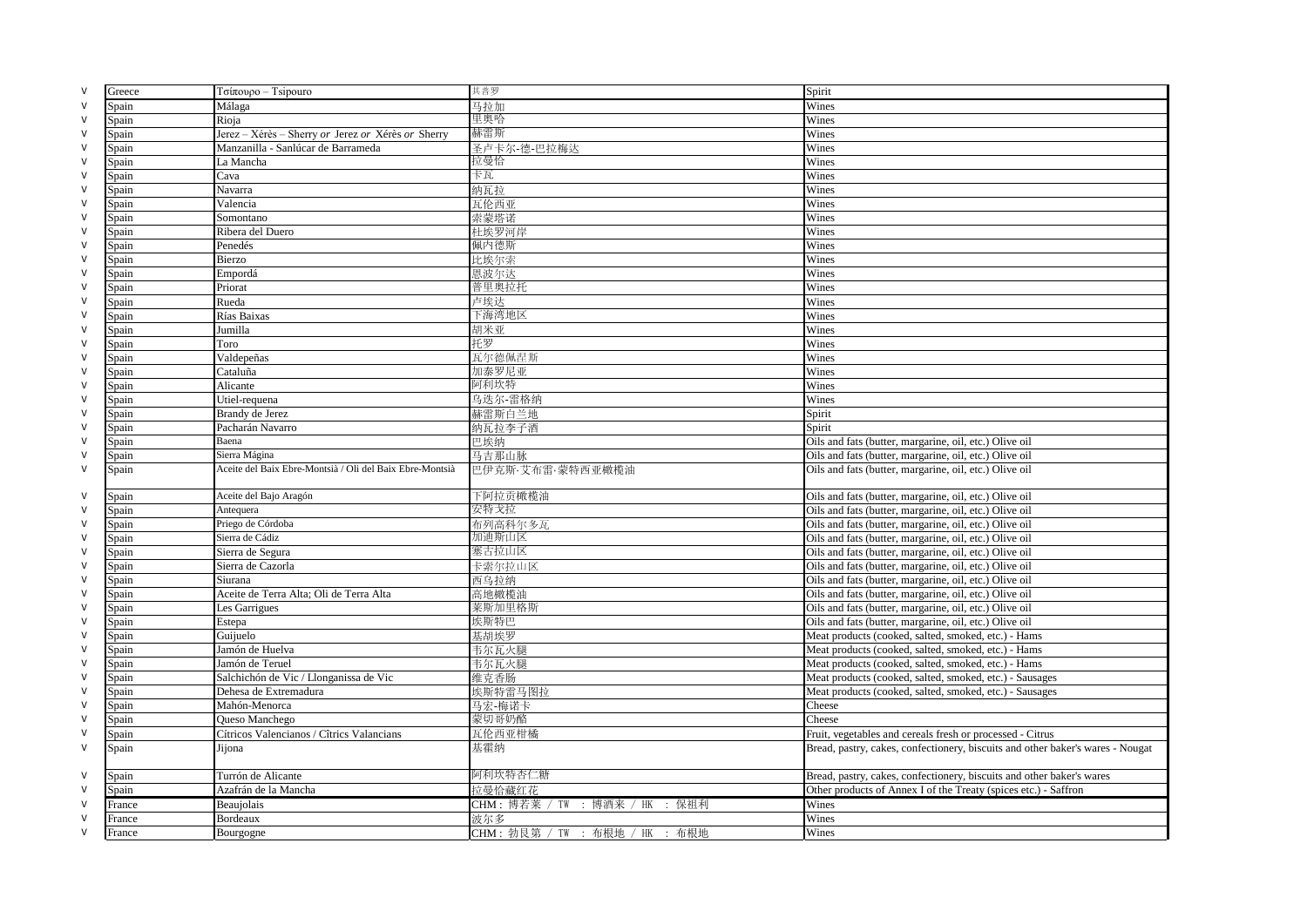| V            | France | Chablis                          | CHM : 夏布利 / TW : 夏布利 / HK : 莎比利                               | Wines  |
|--------------|--------|----------------------------------|---------------------------------------------------------------|--------|
| V            | France | Champagne                        | 香槟                                                            | Wines  |
| $\mathsf{V}$ | France | Graves (Graves de Vayres)        | CHM: 格拉夫(韦雷-格拉夫) / TW : 格拉夫(瓦意尔-<br>格拉夫) / HK : 格拉夫 (瓦意尔-格拉夫) | Wines  |
| $\vee$       | France | Médoc                            | CHM : 梅多克 / TW : 梅多克 / HK : 梅铎                                | Wines  |
| V            | France | Moselle                          | CHM : 摩泽尔省/河 / TW : 摩塞尔省/河 / HK : 摩塞尔省/河                      | Wines  |
| $\sf V$      | France | Saint-Emilion                    | CHM:圣埃米利永 / TW : 圣爱美浓区 / HK : 圣达美利安                           | Wines  |
| $\vee$       | France | Sauternes                        | CHM: 索泰尔衲 / TW: 索甸 / HK: 苏玳                                   | Wines  |
| $\vee$       | France | Haut-Médoc                       | CHM: 上梅多克 / TW: 上梅多克 / HK: 上梅铎                                | Wines  |
| V            | France | Alsace                           | $CHM$ : 阿尔萨斯 (区) / TW : 阿尔萨斯 (区) / HK :                       | Wines  |
|              |        |                                  | 阿尔萨斯(区)                                                       |        |
| $\mathsf{V}$ | France | Côtes du Rhône                   | CHM:罗讷河谷区 / TW:隆河丘 / HK:隆河丘                                   | Wines  |
| $\vee$       | France | Languedoc (coteaux du Languedoc) | CHM: 朗格多克 / TW: 隆格多克 / HK: 隆格多克                               | Wines  |
| V            | France | Côtes du Roussillon              | CHM: 鲁西荣区 / TW: 胡西雍丘 / HK: 瑚斯昂丘                               | Wines  |
| $\vee$       | France | Châteauneuf-du-Pape              | CHM: 帕普 (教皇) 新堡 / TW: 教皇新堡 / HK: 教皇新城堡                        | Wines  |
| V            | France | Côtes de Provence                | CHM:普罗旺斯区 / TW:普罗旺斯丘 / HK:普罗旺斯丘                               | Wines  |
| $\vee$       | France | Margaux                          | CHM:马尔戈 (玛歌) / TW:玛歌 / HK:玛歌                                  | Wines  |
| V            | France | Touraine                         | CHM: 都兰 / TW: 都汉 / HK: 都亨                                     | Wines  |
| $\vee$       | France | Anjou                            | CHM : 安茹 / TW : 安茹 / HK : 岸舒                                  | Wines  |
| V            | France | Pays d'Oc                        |                                                               | Wines  |
| $\vee$       | France | Val de Loire                     | CHM: 卢瓦河谷 / TW: 罗亚尔河谷地区 / HK: 罗亚尔河谷地区                         | Wines  |
| V            | France | Bergerac                         | CHM: 贝尔热拉克 / TW: 贝杰哈克 / HK: 贝爵克                               | Wines  |
| $\vee$       | France | Clos de Vougeot                  | CHM: 武若庄园 / TW: 武玖庄园 / HK: 乌枣围                                | Wines  |
| V            | France | Corbières                        | CHM:科比埃/TW:高比耶/HK:高比耶                                         | Wines  |
| $\vee$       | France | Côte de Beaune                   | CHM: 博讷区 / TW: 博恩丘 / HK: 布蒙丘                                  | Wines  |
| V            | France | Echézeaux                        | CHM : 埃雪索 / TW : 埃雪索 / HK : 爱居索                               | Wines  |
| $\vee$       | France | Faugères                         | CHM:福热尔/TW:佛杰尔/HK:佛杰尔                                         | Wines  |
| v            | France | Fitou                            | CHM: 菲图 / TW: 菲杜 / HK: 菲图                                     | Wines  |
| $\vee$       | France | Haut-Montravel                   | CHM : 上蒙塔维尔 / TW : 上蒙塔维尔 / HK : 上梦霞维                          | Wines  |
| $\vee$       | France | Tâche (La)                       | CHM: 拉塔须 / TW: 塔须 / HK: 塔殊                                    | Wines  |
| $\vee$       | France | Lirac                            | CHM: 利哈克 / TW: 里哈克 / HK: 里厄                                   | Wines  |
| V            | France | Montravel                        | $\overline{\text{CHM}}$ : 蒙哈维尔 / TW : 蒙塔维尔 / HK : 梦夏维尔        | Wines  |
| $\vee$       | France | Musigny                          | CHM:穆西妮 / TW:蜜思妮 / HK:蜜思妮                                     | Wines  |
| V            | France | Pacherenc du Vic-Bilh            | CHM: 维克-比勒-帕歇汉克 / TW: 维克-毕勒-巴歇汉克 / HK:<br>巴萨康域标               | Wines  |
| $\vee$       | France | Pauillac                         | CHM: 波亚克 / TW: 波雅克 / HK: 菩勤                                   | Wines  |
| $\vee$       | France | Pessac-Léognan                   | CHM:佩萨克-雷奥良 / TW:贝沙克-雷奥良 / HK:碧砂里奥良                           | Wines  |
| V            | France | Pineau des Charentes             | CHM: 皮诺香甜酒 / TW: 彼诺香甜酒 / HK: 彼诺香甜酒                            | Wines  |
| $\vee$       | France | Pomerol                          | CHM:波美侯/TW:玻美侯/HK:庞马可                                         | Wines  |
| $\vee$       | France | Saint-Estèphe                    | CHM:圣爱斯泰夫 / TW:圣爱斯台夫 / HK: 圣斯达斐                               | Wines  |
| $\vee$       | France | Vacqueyras                       | CHM: 瓦给拉斯 / TW: 瓦给雅斯 / HK: 维基勒斯                               | Wines  |
| V            | France | Côtes du Ventoux;                | 旺度                                                            | Wines  |
| V            | France | Cognac                           | CHM: 干邑 / TW: 干邑 / HK: 干邑                                     | Spirit |
| $\vee$       | France | Armagnac                         | CHM: 雅马邑 / TW: 雅马邑 / HK: 雅文邑                                  | Spirit |
| $\vee$       | France | Calvados                         | CHM : 卡尔瓦多斯 / TW : 卡瓦多斯 / HK : 嘉华多诗                           | Spirit |
| V            | France | <b>Saint Nectaire</b>            | 圣·耐克泰尔                                                        | Cheese |
| V            | France | Comté                            | 孔泰 (奶酪)                                                       | Cheese |
| V            | France | Reblochon / Reblochon de Savoie  | 雷布洛 / 萨瓦雷布洛                                                   | Cheese |
| $\vee$       | France | Roquefort                        | 洛克福 (奶酪)                                                      | Cheese |
| $\vee$       | France | Camembert de Normandie           | 诺曼底卡门培尔                                                       | Cheese |
| $\vee$       | France | <b>Brie de Meaux</b>             | 莫城布里                                                          | Cheese |
| V            | France | Emmental de Savoie               | 萨瓦埃曼塔                                                         | Cheese |
|              |        |                                  |                                                               |        |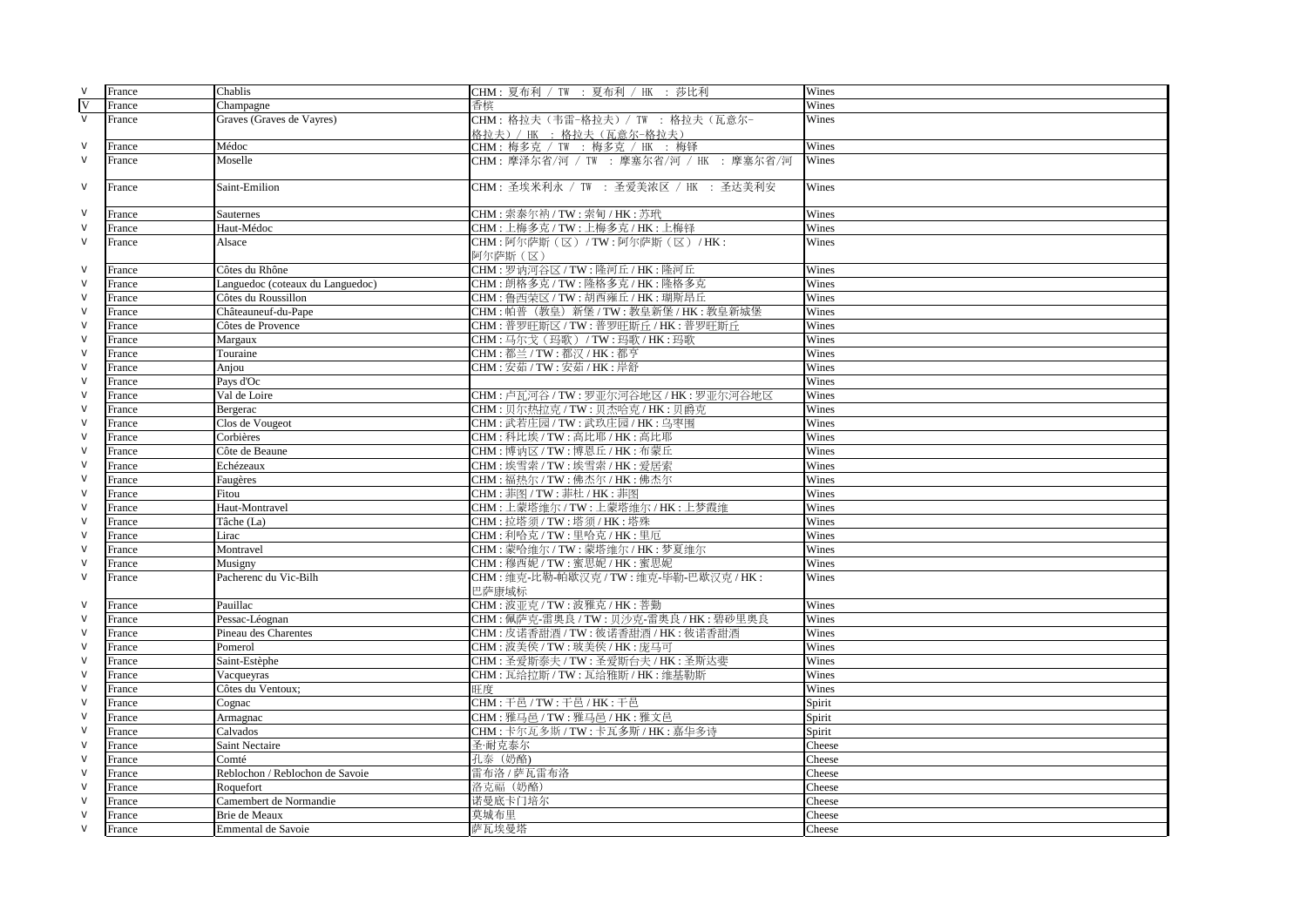| France       | Pruneaux d'Agen - Pruneaux d'Agen mi-cuits                                              | 阿让李子干 一 / 半熟型阿让李子干                                                                                                                                        | Fruit, vegetables and cereals fresh or processed - Dried cooked plums          |
|--------------|-----------------------------------------------------------------------------------------|-----------------------------------------------------------------------------------------------------------------------------------------------------------|--------------------------------------------------------------------------------|
| France       | Huîtres Marennes Oléron                                                                 | 马雷讷奥莱龙牡蛎                                                                                                                                                  | Fresh fish, molluscs, and crustaceans and products derived there from - Oyster |
| France       | Canard à foie gras du Sud-Ouest (Chalosse, Gascogne,<br>Gers, Landes, Périgord, Quercy) | 西南地区用于制鸭肝的鸭(沙洛斯,加斯科涅TW:卡斯康区; HK: Meat products (cooked, salted, smoked, etc.) - Ducks<br>加士居, 热尔TW:翟斯省; HK:翟斯省, 朗德省TW:<br>兰德省; HK: 兰德省, 佩里戈尔TW: 佩里哥省; HK: |                                                                                |
|              |                                                                                         | 佩里哥省, 凯尔西)                                                                                                                                                |                                                                                |
| France       | Jambon de Bayonne                                                                       | 巴约纳火腿                                                                                                                                                     | Meat products (cooked, salted, smoked, etc.) - Hams                            |
| France       | Huile d'olive de Haute-Provence                                                         | 上普罗旺斯橄榄油                                                                                                                                                  | Oils and fats (butter, margarine, oil, etc.) Olive oil                         |
| France       | Huile essentielle de lavande de Haute-Provence                                          | 上普罗旺斯薰衣草精油                                                                                                                                                | <b>Essential oil -Lavender</b>                                                 |
| Italy        | Aceto balsamico Tradizionale di Modena                                                  | 莫德纳市传统香醋                                                                                                                                                  | Other products of Annex I of the Treaty (spices etc.) - Sauces                 |
| Italy        | Aceto balsamico di Modena                                                               | 莫德纳市香醋                                                                                                                                                    | Other products of Annex I of the Treaty (spices etc.) - Sauces                 |
| Italy        | Cotechino Modena                                                                        | 莫德纳市猪腊肠                                                                                                                                                   | Meat products (cooked, salted, smoked, etc.)                                   |
| Italy        | Zampone Modena                                                                          | 莫德纳市猪蹄                                                                                                                                                    | Meat products (cooked, salted, smoked, etc.)                                   |
| Italy        | Bresaola della Valtellina                                                               | 瓦特里纳风干牛肉火腿                                                                                                                                                | Meat products (cooked, salted, smoked, etc.)                                   |
| Italy        | Mortadella Bologna                                                                      | 源自波洛尼亚的猪牛肉混合熏肠                                                                                                                                            | Meat products (cooked, salted, smoked, etc.)                                   |
| Italy        | Prosciutto di Parma                                                                     | 帕尔马火腿                                                                                                                                                     | Meat products (cooked, salted, smoked, etc.) - Hams                            |
| Italy        | Prosciutto di S. Daniele                                                                | 圣丹尼火腿                                                                                                                                                     | Meat products (cooked, salted, smoked, etc.) - Hams                            |
| Italy        | Prosciutto Toscano                                                                      | 托斯卡纳火腿                                                                                                                                                    | Meat products (cooked, salted, smoked, etc.) - Hams                            |
| Italy        | Provolone Valpadana                                                                     | 瓦尔帕达纳硬奶酪                                                                                                                                                  | Cheese                                                                         |
| Italy        | Taleggio                                                                                | 鲜软奶酪                                                                                                                                                      | Cheese                                                                         |
| Italy        | Asiago                                                                                  | 阿齐亚哥干奶酪                                                                                                                                                   | Cheese                                                                         |
| Italy        | Fontina                                                                                 | 意大利果仁羊奶芝士                                                                                                                                                 | Cheese                                                                         |
| Italy        | Gorgonzola                                                                              | 意大利上等羊乳干酪                                                                                                                                                 | Cheese                                                                         |
| Italy        | Grana Padano                                                                            | 帕达诺干奶酪                                                                                                                                                    | Cheese                                                                         |
| Italy        | Mozzarella di Bufala Campana                                                            | 产自坎帕纳的水牛奶制成的莫扎来拉鲜奶酪                                                                                                                                       | Cheese                                                                         |
| Italy        | Parmigiano Reggiano                                                                     | 帕尔玛硬奶酪                                                                                                                                                    | Cheese                                                                         |
| Italy        | Pecorino Romano                                                                         | 罗马羊奶酪                                                                                                                                                     | Cheese                                                                         |
| Italy        | Pecorino Sardo                                                                          | 撒丁岛羊奶酪                                                                                                                                                    | Cheese                                                                         |
| <b>Italy</b> | Pecorino Toscano                                                                        | 托斯卡纳羊奶酪                                                                                                                                                   | Cheese                                                                         |
| Italy        | Arancia Rossa di Sicilia                                                                | 产自西西里岛的血橙                                                                                                                                                 | Fruit, vegetables and cereals fresh or processed                               |
| Italy        | Cappero di Pantelleria                                                                  | 来自潘特莱利亚岛的山柑菜                                                                                                                                              | Fruit, vegetables and cereals fresh or processed                               |
| Italy        | Kiwi Latina                                                                             | 拉蒂纳猕猴桃                                                                                                                                                    | Fruit, vegetables and cereals fresh or processed                               |
| Italy        | Lenticchia di Castelluccio di Norcia                                                    | 产自翁布里亚大区诺其亚市卡斯特鲁乔地区的兵豆                                                                                                                                    | Fruit, vegetables and cereals fresh or processed                               |
| Italy        | Mela Alto Adige / Südtiroler apfel                                                      | 产自阿托阿迪地区的苹果                                                                                                                                               | Fruit, vegetables and cereals fresh or processed                               |
| Italy        | Pesca e nettarina di Romagna                                                            | 艾米利亚-罗马涅大区盛产的桃和油桃                                                                                                                                         | Fruit, vegetables and cereals fresh or processed                               |
| Italy        | Pomodoro di Pachino                                                                     | 来自西西里岛帕吉诺的西红柿                                                                                                                                             | Fruit, vegetables and cereals fresh or processed                               |
| Italy        | Radicchio Rosso di Treviso                                                              | 特雷维索红菊苣                                                                                                                                                   | Fruit, vegetables and cereals fresh or processed                               |
| Italy        | Speck Alto Adige / Südtiroler Markenspeck / Südtiroler 阿托阿迪风味腊火腿<br><b>Speck</b>        |                                                                                                                                                           | Meat products (cooked, salted, smoked, etc.)                                   |
| Italy        | del Grappa                                                                              | Veneto Valpolicella / Veneto Euganei e Berici / Veneto 威尼托瓦柏里切拉/威尼托艾卡内依以及柏里齐/威尼托的烈酒                                                                       | Oils and fats (butter, margarine, oil, etc.) Olive oil                         |
| Italy        | Prosciutto di Modena                                                                    | 莫德纳火腿                                                                                                                                                     | Meat products (cooked, salted, smoked, etc.)                                   |
| Italy        | Pomodoro San Marzano dell'Agro                                                          | 阿格洛圣马尔切诺番茄 / 萨尔内斯 -<br>诺切利诺                                                                                                                               | Fruit, vegetables and cereals fresh or processed                               |
| Italy        | Grappa                                                                                  | 烈酒                                                                                                                                                        | Spirit                                                                         |
| Italy        | Chianti                                                                                 | 康帝                                                                                                                                                        | Wines                                                                          |
| Italy        | Marsala                                                                                 | 马莎拉                                                                                                                                                       | Wines                                                                          |
| Italy        | Asti                                                                                    | 阿斯蒂                                                                                                                                                       | Wines                                                                          |
| Italy        | Barbaresco                                                                              | 巴巴莱斯克                                                                                                                                                     | Wines                                                                          |
| Italy        | Bardolino (superiore)                                                                   | 巴多利诺 (上)                                                                                                                                                  | Wines                                                                          |
| Italy        | Barolo                                                                                  | 巴罗洛                                                                                                                                                       | Wines                                                                          |
| Italy        | Brachetto d'Acqui                                                                       | 布拉凯多阿奎                                                                                                                                                    | Wines                                                                          |
|              | Brunello di Montalcino                                                                  | 布鲁尼洛                                                                                                                                                      | Wines                                                                          |
| Italy        |                                                                                         |                                                                                                                                                           |                                                                                |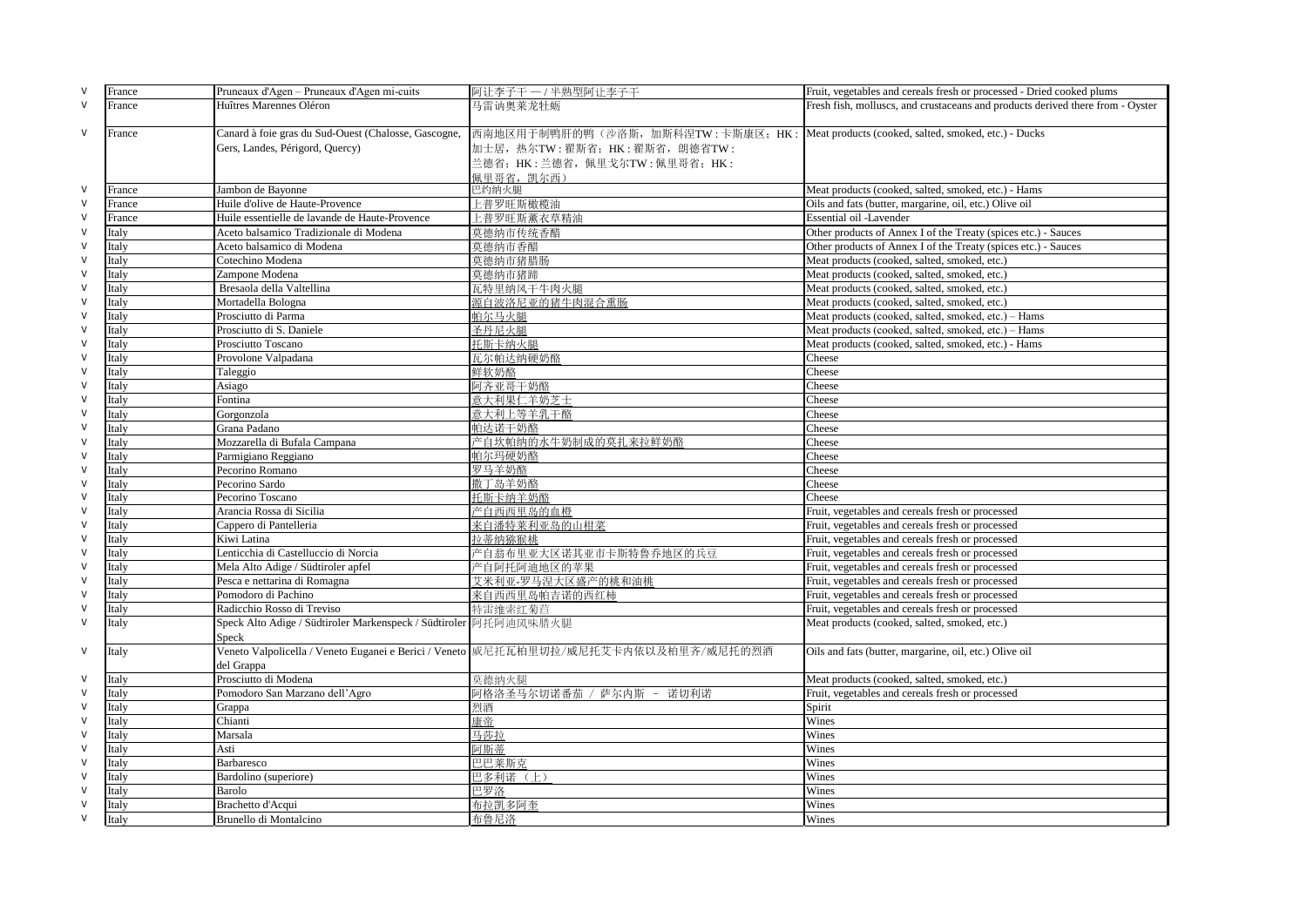| $\vee$ | Italy           | Vino nobile di Montepulciano                           | 蒙蒂普尔查诺贵族珍藏                      | Wines     |
|--------|-----------------|--------------------------------------------------------|---------------------------------|-----------|
| $\vee$ | Italy           | <b>Bolgheri Sassicaia</b>                              |                                 | Wines     |
| $\vee$ | Italy           | Dolcetto d'Alba                                        | 阿尔巴多切多                          | Wines     |
| $\vee$ | Italy           | Franciacorta                                           | 弗朗齐亚科达                          | Wines     |
| $\vee$ | Italy           | Lambrusco di Sorbara                                   | 郎布罗斯                            | Wines     |
| $\vee$ | Italy           | Lambrusco Grasparossa di Castelvetro                   | 蓝木斯                             | Wines     |
| $\vee$ | Italy           | Montepulciano d'Abruzzo                                | 阿布鲁佐                            | Wines     |
| V      | Italy           | Soave                                                  | 索阿维                             | Wines     |
| $\vee$ | Italy           | Campania                                               | 坎帕尼亚                            | Wines     |
| V      | Italy           | Sicilia                                                | 西西里                             | Wines     |
| V      | Italy           | Toscano/a                                              | 托斯卡纳                            | Wines     |
| V      | Italy           | Veneto                                                 | 威尼托                             | Wines     |
| $\vee$ | Italy           | Conegliano-Valdobbiadene-Prosecco                      | 普洛赛克                            | Wines     |
| $\vee$ | Hungary         | Tokaj                                                  | 托卡伊                             | Wines     |
| V      | Hungary         | Törkölypálinka                                         | 葡萄白酒                            | Spirit    |
| $\vee$ | Hungary         | Pálinka                                                | 白酒                              | Spirit    |
| $\vee$ | Hungary         | Szegedi téliszalámi / Szegedi szalámi                  | 塞格德泰利萨拉米<br>塞格德萨拉米              | Meat pr   |
| $\vee$ | The Netherlands | Gouda Holland                                          | 豪达奶酪                            | Cheese    |
| $\vee$ | The Netherlands | <b>Edam Holland</b>                                    | 伊丹奶酪                            | Cheese    |
| V      | The Netherlands | Genievre/Jenever/Genever                               | 荷式金酒                            | Spirit    |
| $\vee$ | Lithuania       | Originali lietuviška degtinė/Original Lithuanian vodka | 立陶宛原味伏特加                        | Spirit    |
| $\vee$ | Austria         | Jägertee / Jagertee / Jagatee                          | 雅格替 / 雅格茶                       | Spirit    |
| $\vee$ | Austria         | Inländerrum                                            | 茵蓝德仑 / 茵蓝德朗姆                    | Spirit    |
| V      | Austria         | <b>Tiroler Speck</b>                                   | 蒂罗尔培根 / 蒂罗尔施派克 / 蒂罗乐尔施派克        | Meat pro  |
| $\vee$ | Austria         | Steirischer Kren                                       | 施泰尔马克辣根 / 施泰尔马克颗仁 / 施泰里舍尔颗仁     | Fruit, ve |
| V      | Austria         | Steirisches Kürbiskernöl                               | 施泰尔马克南瓜籽油 / 施泰尔马克屈毕斯科恩欧乐 /      | Oils and  |
|        |                 |                                                        | 施泰里舍斯屈毕斯科恩欧乐                    |           |
| $\vee$ | Austria         | "Tiroler Bergkäse" (Tyrolean mountain cheese.          | 蒂罗尔高原奶酪 /<br>蒂罗尔贝格凯泽 / 蒂罗乐尔贝格凯泽 | Cheese    |
| V      | Poland          | Polska Wódka/Polish Vodka                              | 波兰白酒                            | Spirit    |
| V      | Poland          | Wódka ziołowa z Niziny Północnopodlaskiej              | 北部波德拉谢低地草的草药伏特加 (带有香味野牛草提取物)    | Spirit    |
|        |                 | aromatyzowana ekstraktem z trawy żubrowej / Herbal     |                                 |           |
|        |                 | vodka from the North Podlasie Lowland aromatised       |                                 |           |
|        |                 | with an extract of bison grass                         |                                 |           |
| $\vee$ | Poland          | Polish Cherry                                          | 波兰樱桃酒                           | Spirit    |
| $\vee$ | Poland          | Rogal świętomarciński                                  | 波兹南传统的羊角面包塞满了白色的罂粟种子 - 圣马丁羊角面包  | Bread, p  |
|        |                 |                                                        |                                 |           |
| $\vee$ | Poland          | Wielkopolski ser smażony                               | 大波兰的油炸奶酪                        | Cheeses   |
| $\vee$ | Poland          | Wiśnia Nadwiślanka                                     | 维斯瓦樱桃                           | Fruit, ve |
| $\vee$ | Portugal        | Queijo S. Jorge                                        | 圣若热奶酪                           | Cheese    |
| $\vee$ | Portugal        | Madeira, Madère or Madera                              | 马德拉                             | Wines     |
| $\vee$ | Portugal        | Porto, Port or Oporto                                  | 波尔图                             | Wines     |
| $\vee$ | Portugal        | Douro                                                  | 杜罗                              | Wines     |
| $\vee$ | Portugal        | Dão                                                    | 杜奥                              | Wines     |
| $\vee$ | Portugal        | Bairrada                                               | 拜拉达                             | Wines     |
| V      | Portugal        | Vinho Verde                                            | 青葡萄酒                            | Wines     |
| $\vee$ | Portugal        | Alentejo                                               | 阿连特茹                            | Wines     |
| $\vee$ | Portugal        | Pêra Rocha do Oeste (fruit)                            | 西罗沙梨                            | Fruit, ve |
| $\vee$ | Portugal        | Presunto de Barrancos                                  | 巴兰科斯火腿                          | Meat pr   |
| $\vee$ | Portugal        | Azeite de Moura                                        | 摩尔橄榄油                           | Oils and  |
| $\vee$ | Portugal        | Azeites de Trás-os-Montes                              | 山后省橄榄油                          | Oils and  |
| V      | Portugal        | Azeite do Alentejo Interior                            | 内阿连特茹橄榄油                        | Oils and  |
| $\vee$ | Romania         | Dealu Mare                                             |                                 | Wines     |
| V      | Romania         | Murfatlar                                              |                                 | Wines     |
|        |                 |                                                        |                                 |           |

v Hungary Szegedi (cooked, salted, smoked, etc.) products (cooked, salted, smoked, etc.) - Hams vegetables and cereals fresh or processed nd fats (butter, margarine, oil, etc.) Olive oil , pastry, cakes, confectionery, biscuits and other baker's wares vegetables and cereals fresh or processed vegetables and cereals fresh or processed products (cooked, salted, smoked, etc.) - Hams nd fats (butter, margarine, oil, etc.) Olive oil nd fats (butter, margarine, oil, etc.) Olive oil nd fats (butter, margarine, oil, etc.) Olive oil